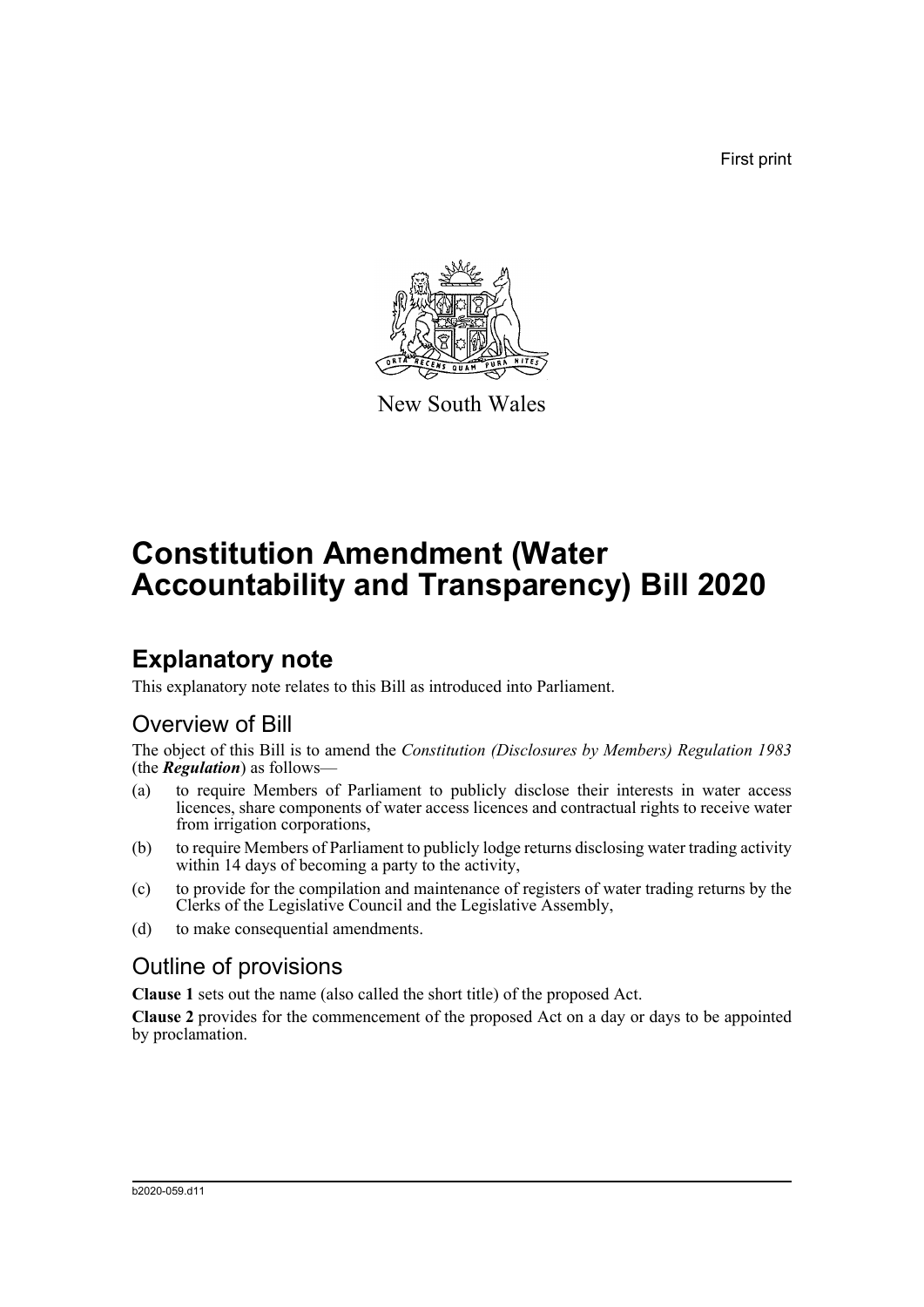## **Schedule 1 Amendment of Constitution (Disclosures by Members) Regulation 1983**

**Schedule 1[5]** inserts proposed clause 8A in the Regulation. The proposed clause requires a Member of Parliament to disclose in a primary return and an ordinary return, with limited exceptions, the water access licence number and share component of each water access licence in which the Member has an interest and the nature of that interest. The proposed clause also requires a Member to disclose each right to receive water from an irrigation corporation under a water supply contract or other contract to which the Member was a party at specified times and the nature of the Member's interest in each right. If the Member has an ABN that is connected with an interest requiring disclosure, the proposed clause requires the Member to disclose the Member's ABN. **Schedule 1[1], [2], [4] and [12]–[19]** make consequential amendments.

**Schedule 1[3]** inserts proposed clause 6C in the Regulation. The proposed clause requires a Member of Parliament, within 14 days of becoming a party to water trading activity, to lodge with the Clerk of the House in which the Member sits a return (referred to as a *water trading return*) in relation to that activity. *Water trading activity* is defined in **Schedule 1[1]** to mean specified dealings with water access licences and water allocations under the *Water Management Act 2000* and dispositions of property that affect a person's right to receive water from an irrigation corporation under a water supply contract or other contract. The proposed clause requires a water trading return to include information about the date, purpose and nature of the water trading activity, the impact of the activity on (or creation by the activity of) any water interests required to be disclosed by the Member under proposed clause 8A, and details of any financial benefit to the Member resulting from the activity.

**Schedule 1[6]** inserts proposed clause 18A in the Regulation. The proposed clause requires the Clerks of the Legislative Council and the Legislative Assembly to compile and maintain registers in respect of the water trading returns lodged by Members pursuant to proposed clause 6C. **Schedule 1[1] and [7]–[11]** make consequential amendments.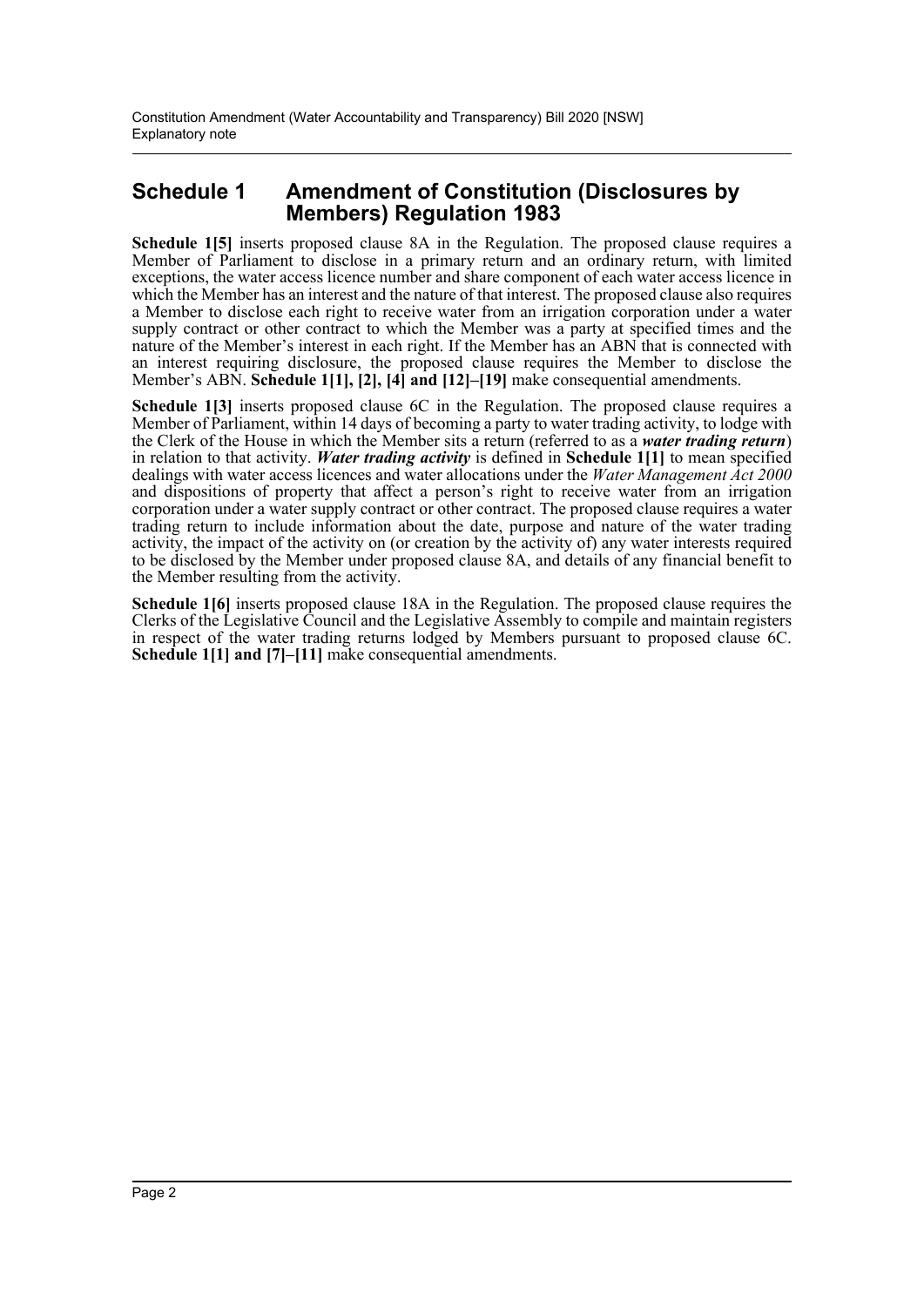First print



New South Wales

# **Constitution Amendment (Water Accountability and Transparency) Bill 2020**

# **Contents**

| <b>Schedule 1</b> | <b>Amendment of Constitution (Disclosures by Members) Regulation</b><br>1983 |      |
|-------------------|------------------------------------------------------------------------------|------|
|                   | Commencement                                                                 |      |
|                   | Name of Act                                                                  |      |
|                   |                                                                              | Page |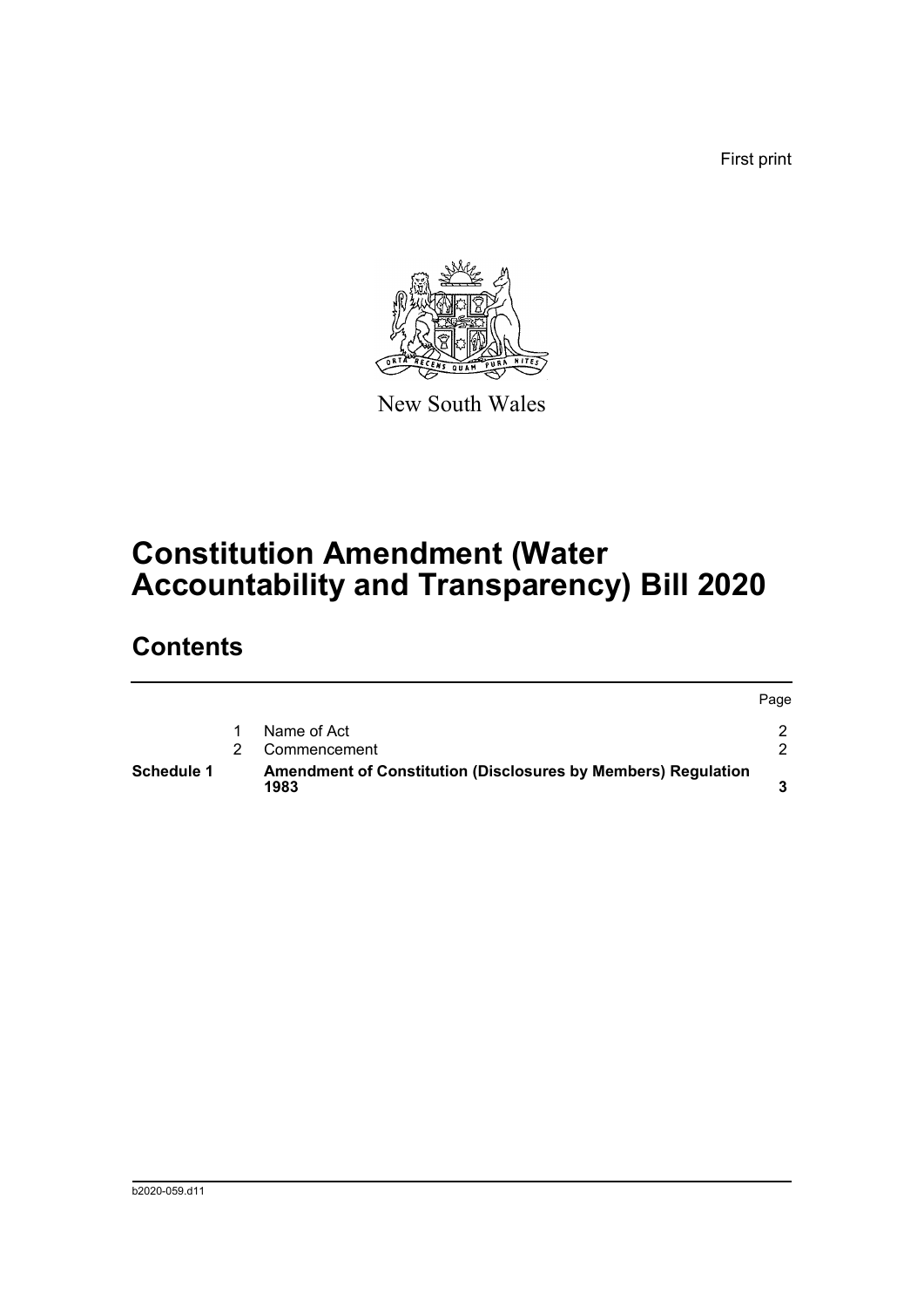

New South Wales

# **Constitution Amendment (Water Accountability and Transparency) Bill 2020**

No , 2020

## **A Bill for**

An Act to amend the *Constitution (Disclosures by Members) Regulation 1983* to require Members of Parliament to disclose certain water interests held by the Members and certain water trading activities of the Members; and for related purposes.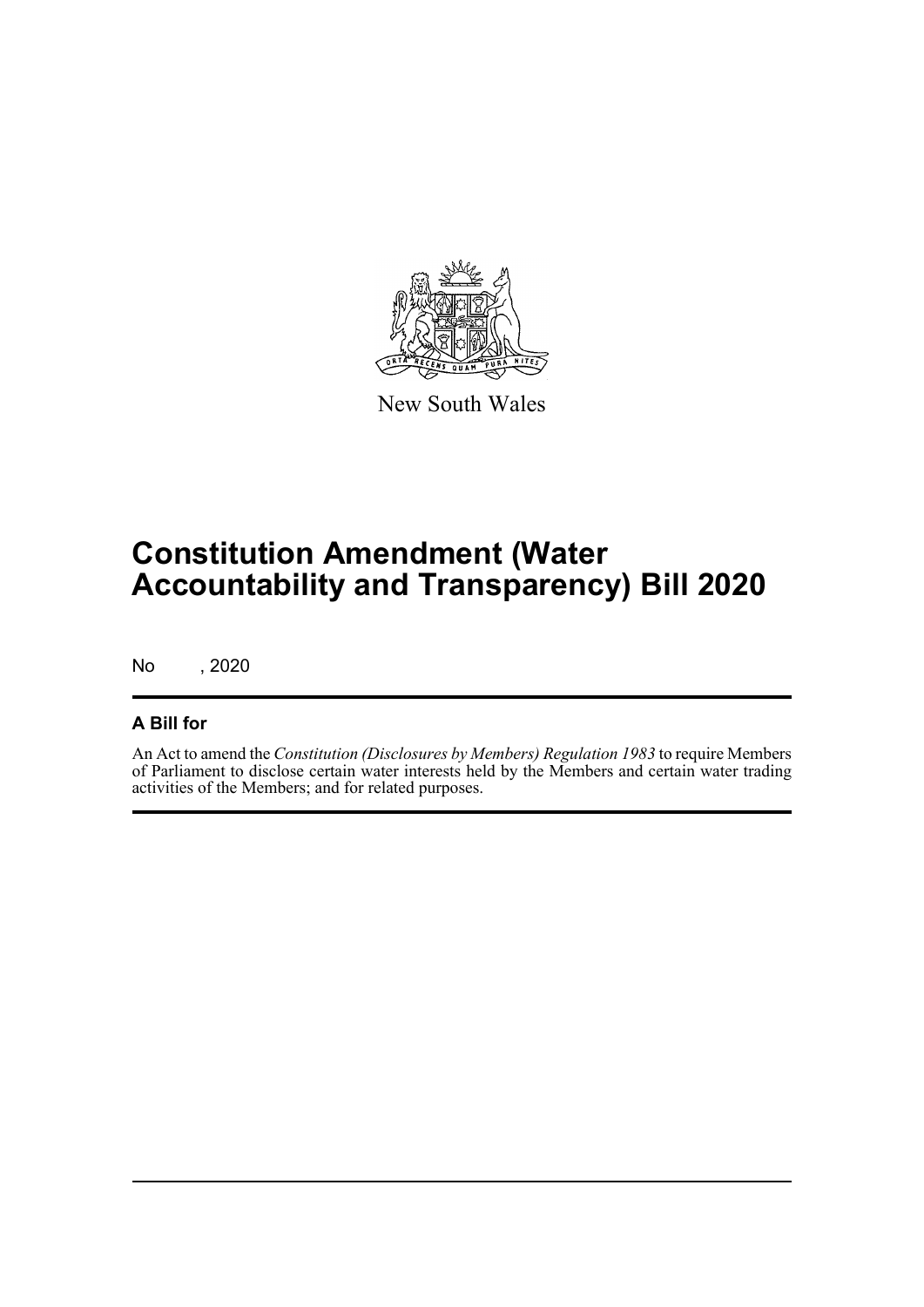Constitution Amendment (Water Accountability and Transparency) Bill 2020 [NSW]

<span id="page-4-1"></span><span id="page-4-0"></span>

| The Legislature of New South Wales enacts—                                                  |        |  |
|---------------------------------------------------------------------------------------------|--------|--|
| Name of Act                                                                                 | 2      |  |
| This Act is the Constitution Amendment (Water Accountability and Transparency)<br>Act 2020. | 3<br>4 |  |
| <b>Commencement</b>                                                                         | 5      |  |
| This Act commences on a day or days to be appointed by proclamation.                        | 6      |  |
|                                                                                             |        |  |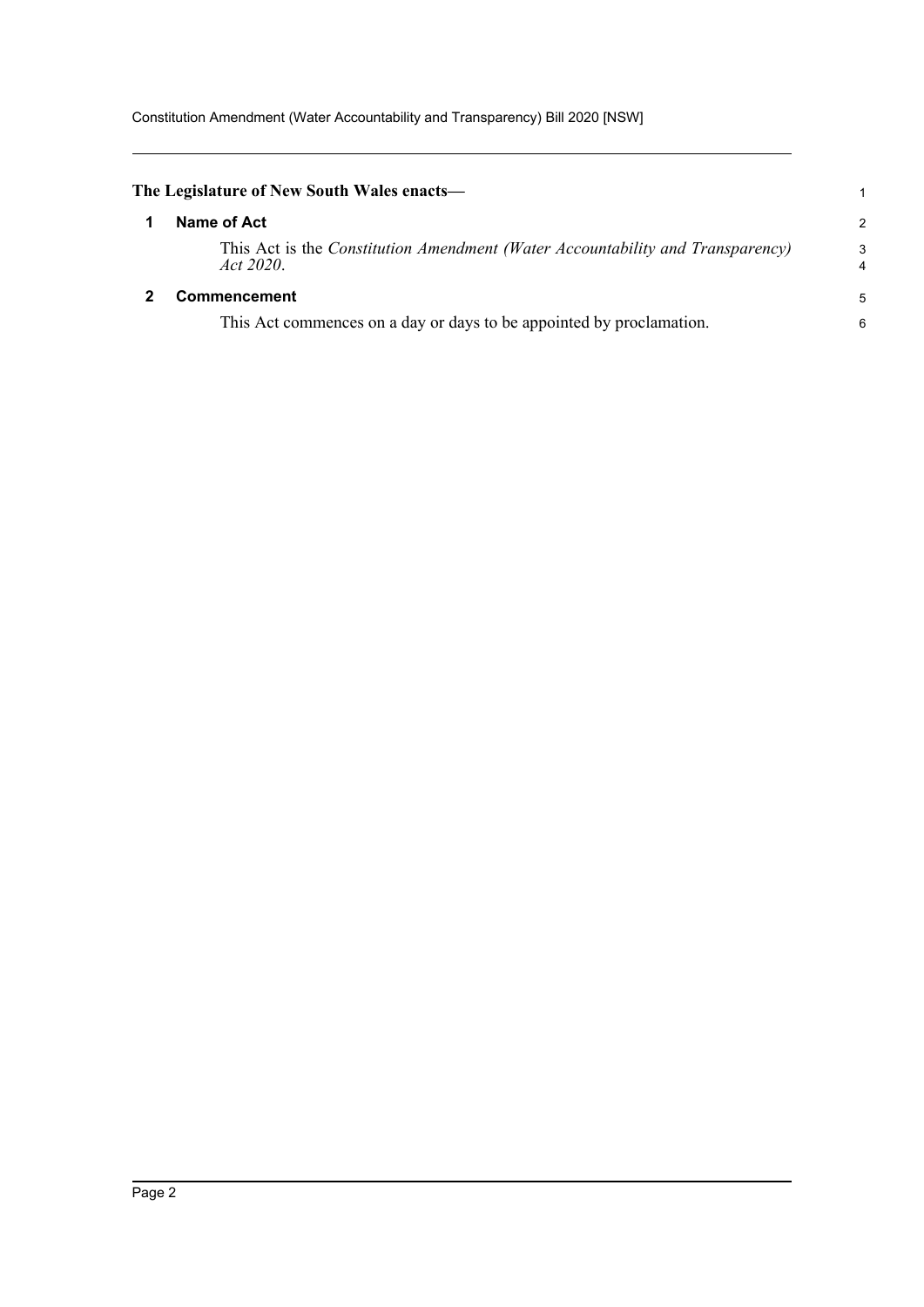<span id="page-5-0"></span>

| <b>Schedule 1</b> | <b>Amendment of Constitution (Disclosures by</b> |
|-------------------|--------------------------------------------------|
|                   | <b>Members) Regulation 1983</b>                  |

### **[1] Clause 3 Interpretation**

Omit the definition of *register* from clause 3(1).

Insert in alphabetical order—

*register* means—

(a) the Register of Disclosures by Members of the Legislative Council compiled and maintained under clause 17, or

1  $\mathfrak{p}$ 

33 34

35 36

- (b) the Register of Disclosures by Members of the Legislative Assembly compiled and maintained under clause 18, or
- (c) the Register of Water Trading Returns of Members of the Legislative Council compiled and maintained under clause 18A(1), or
- (d) the Register of Water Trading Returns of Members of the Legislative Assembly compiled and maintained under clause 18A(2).

*share component*, in relation to a water access licence, has the same meaning as in section 56 of the *Water Management Act 2000*.

*water access licence* means an access licence within the meaning of the *Water Management Act 2000*.

*water trading activity* means—

- (a) the following dealings under the *Water Management Act 2000*
	- (i) the transfer of a water access licence under section 71M,
	- (ii) a term transfer (within the meaning of section 71N),
	- (iii) the assignment of a right relating to a share component of an access licence under section 71Q,
	- (iv) the assignment of a water allocation under section 71T,
	- (v) the interstate transfer of a water access licence under section 71U,
	- (vi) the interstate assignment of a water allocation under section 71V, and
- (b) a disposition of property (within the meaning of Part 3 of this Regulation) that affects a person's right to receive water from an irrigation corporation under a water supply contract or other contract.

*water trading return*—see clause 6C(1).

### **[2] Clause 6A Supplementary ordinary returns**

Insert ",  $8A$ " after " $8$ " in clause  $6A(4)(a)$ .

#### **[3] Clause 6C**

Insert after clause 6B—

#### **6C Water trading returns**

- (1) A Member must, within 14 days of becoming a party to water trading activity, lodge a return with the Clerk in relation to the water trading activity (a *water trading return*).
- (2) For the purposes of subclause (1), a Member does not become a party to the interstate transfer of a water access licence or the interstate assignment of a water allocation until consent is given by the Minister administering the *Water Management Act 2000*— 41 42 43 44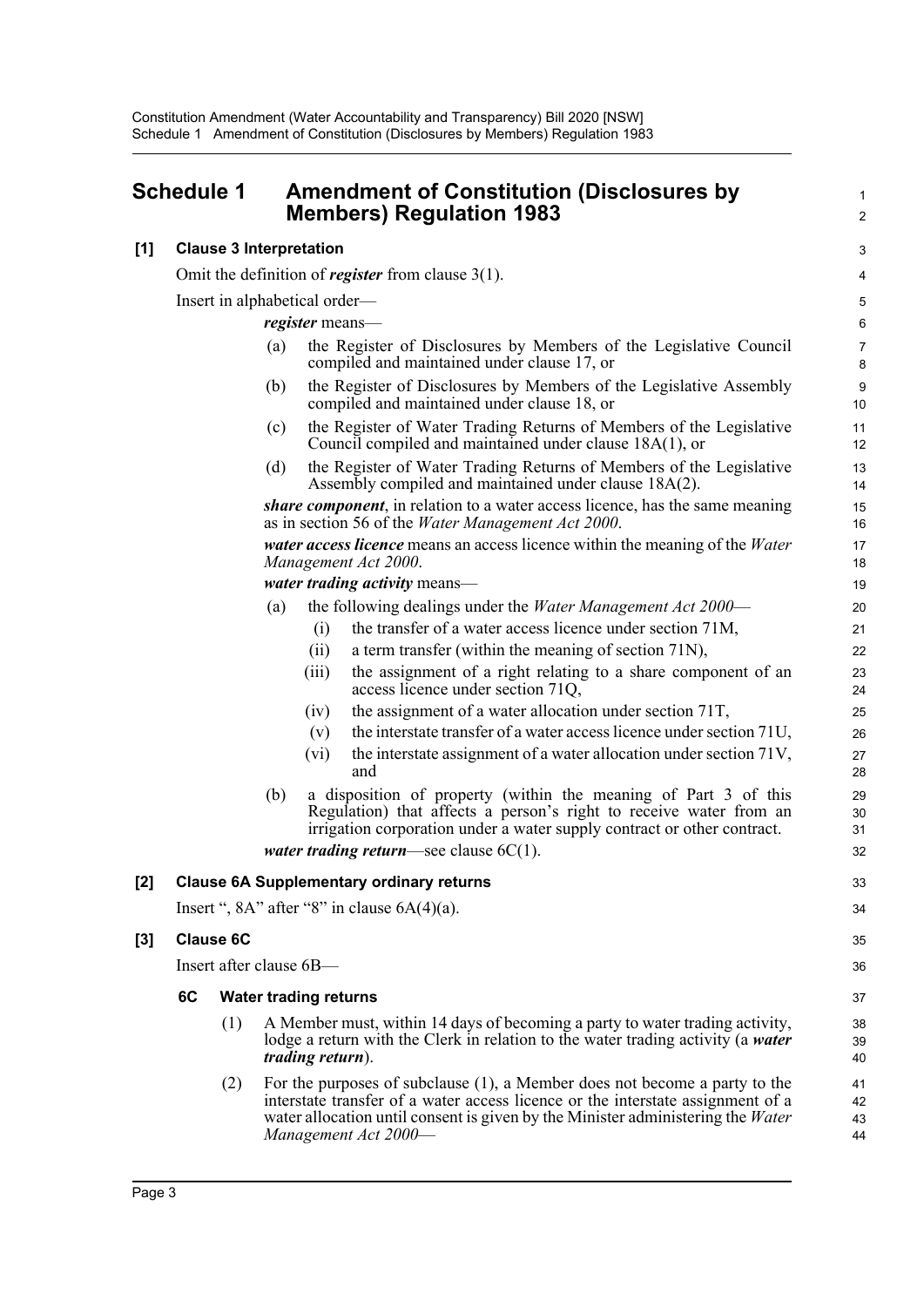|                     |           |                  | (a)                    | in relation to an interstate transfer—under section $71U(2)$ of that Act, or                                                                                                          | $\mathbf{1}$                   |
|---------------------|-----------|------------------|------------------------|---------------------------------------------------------------------------------------------------------------------------------------------------------------------------------------|--------------------------------|
|                     |           |                  | (b)                    | in relation to an interstate assignment—under section $71V(2)$ of that<br>Act.                                                                                                        | $\overline{2}$<br>3            |
|                     |           | (3)              |                        | The following information is to be provided in a water trading return—                                                                                                                | $\overline{4}$                 |
|                     |           |                  | (a)                    | the date of the water trading activity,                                                                                                                                               | 5                              |
|                     |           |                  | (b)                    | the purpose and nature of the water trading activity,                                                                                                                                 | 6                              |
|                     |           |                  | (c)                    | the impact of the water trading activity on, or creation by the water<br>trading activity of, any water interests that are required to be disclosed<br>by the Member under clause 8A, | $\overline{7}$<br>$\bf 8$<br>9 |
|                     |           |                  | (d)                    | details of any financial benefit to the Member resulting from the water<br>trading activity.                                                                                          | 10<br>11                       |
| [4]                 |           |                  |                        | <b>Clause 7 Interpretation-Part 3</b>                                                                                                                                                 | 12                             |
|                     |           |                  |                        | Omit the definition of <i>property</i> from clause $7(1)$ .                                                                                                                           | 13                             |
|                     |           |                  |                        | Insert in alphabetical order—                                                                                                                                                         | 14                             |
|                     |           |                  |                        | <b>ABN</b> has the same meaning as in the A New Tax System (Australian Business<br>Number) Act 1999 of the Commonwealth.                                                              | 15<br>16                       |
|                     |           |                  | <i>2000.</i>           | irrigation corporation has the same meaning as in the Water Management Act                                                                                                            | 17<br>18                       |
|                     |           |                  |                        | <i>property</i> includes—                                                                                                                                                             | 19                             |
|                     |           |                  | (a)                    | money, and                                                                                                                                                                            | 20                             |
|                     |           |                  | (b)                    | water access licences and share components of water access licences,<br>and                                                                                                           | 21<br>22                       |
|                     |           |                  | (c)                    | a right to receive water from an irrigation corporation under a water<br>supply contract or other contract.                                                                           | 23<br>24                       |
| $\lbrack 5 \rbrack$ |           | <b>Clause 8A</b> |                        |                                                                                                                                                                                       | 25                             |
|                     |           |                  | Insert after clause 8- |                                                                                                                                                                                       | 26                             |
|                     | <b>8A</b> |                  | <b>Water interests</b> |                                                                                                                                                                                       | 27                             |
|                     |           | (1)              |                        | A Member must disclose in a primary return and an ordinary return—                                                                                                                    | 28                             |
|                     |           |                  | (a)                    | the water access licence number and share component of each water<br>access licence in which the Member had an interest-                                                              | 29<br>30                       |
|                     |           |                  |                        | (i) in the case of a primary return—on the primary return date, or                                                                                                                    | 31                             |
|                     |           |                  |                        | in the case of an ordinary return—at any time during the ordinary<br>(ii)<br>return period, and                                                                                       | 32<br>33                       |
|                     |           |                  | (b)                    | the nature of the interest in each water access licence, and                                                                                                                          | 34                             |
|                     |           |                  | (c)                    | each right to receive water from an irrigation corporation under a water<br>supply contract or other contract to which the Member was a party-                                        | 35<br>36                       |
|                     |           |                  |                        | in the case of a primary return—on the primary return date, or<br>(i)                                                                                                                 | 37                             |
|                     |           |                  |                        | in the case of an ordinary return—at any time during the ordinary<br>(ii)<br>return period, and                                                                                       | 38<br>39                       |
|                     |           |                  | (d)                    | the nature of the interest in each right, and                                                                                                                                         | 40                             |
|                     |           |                  | (e)                    | if the Member has an ABN that is connected with an interest described<br>in paragraph (a) or (c)—the Member's ABN.                                                                    | 41<br>42                       |
|                     |           | (2)              |                        | An interest described in subclause (1) need not be disclosed by a Member in a<br>primary return or an ordinary return if-                                                             | 43<br>44                       |

 $[5]$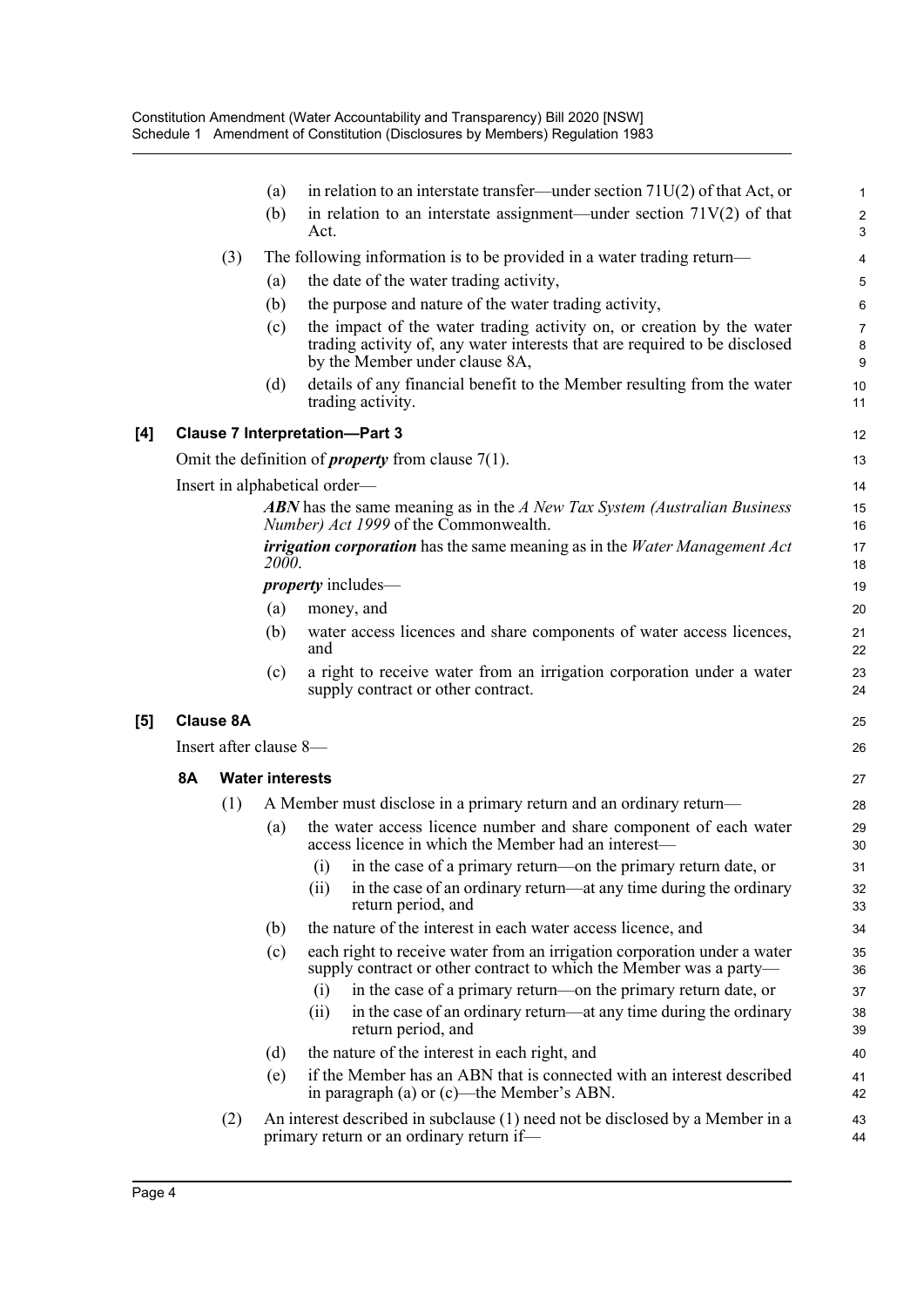|       |                                                                                                                                                              | (a) | the Member had the interest only in his or her capacity as the executor<br>or administrator of the estate of a deceased person and the Member was<br>not a beneficiary under the will or intestacy, or                                                                                                       | $\mathbf{1}$<br>$\sqrt{2}$<br>$\sqrt{3}$                            |
|-------|--------------------------------------------------------------------------------------------------------------------------------------------------------------|-----|--------------------------------------------------------------------------------------------------------------------------------------------------------------------------------------------------------------------------------------------------------------------------------------------------------------|---------------------------------------------------------------------|
|       |                                                                                                                                                              | (b) | the Member had the interest only in his or her capacity as a trustee and<br>the Member acquired the interest in the ordinary course of any<br>occupation of the Member which is not related to his or her duties as a<br>Member.                                                                             | $\overline{\mathbf{4}}$<br>$\mathbf 5$<br>$\,6\,$<br>$\overline{7}$ |
| [6]   | <b>Clause 18A</b>                                                                                                                                            |     |                                                                                                                                                                                                                                                                                                              | 8                                                                   |
|       | Insert after clause 18-                                                                                                                                      |     |                                                                                                                                                                                                                                                                                                              | 9                                                                   |
|       |                                                                                                                                                              |     | <b>Clause 18A Registers of Water Trading Returns</b>                                                                                                                                                                                                                                                         | 10                                                                  |
|       | (1)                                                                                                                                                          |     | The Clerk of the Legislative Council is to compile and maintain a register to<br>be called the "Register of Water Trading Returns of Members of the<br>Legislative Council" in respect of water trading returns lodged by Members of<br>the Legislative Council pursuant to clause 6C of this Regulation.    | 11<br>12<br>13<br>14                                                |
|       | (2)                                                                                                                                                          |     | The Clerk of the Legislative Assembly is to compile and maintain a register to<br>be called the "Register of Water Trading Returns of Members of the<br>Legislative Assembly" in respect of water trading returns lodged by Members<br>of the Legislative Assembly pursuant to clause 6C of this Regulation. | 15<br>16<br>17<br>18                                                |
| $[7]$ |                                                                                                                                                              |     | <b>Clause 19 Form of registers</b>                                                                                                                                                                                                                                                                           | 19                                                                  |
|       |                                                                                                                                                              |     | Insert "compiled and maintained under clause 17 or 18" after "A register" in clause 19(2).                                                                                                                                                                                                                   | 20                                                                  |
| [8]   | <b>Clause 19(4)</b>                                                                                                                                          |     |                                                                                                                                                                                                                                                                                                              | 21                                                                  |
|       | Insert after clause $19(3)$ —                                                                                                                                |     |                                                                                                                                                                                                                                                                                                              | 22                                                                  |
|       | (4)                                                                                                                                                          |     | In this clause, <i>return</i> includes a water trading return.                                                                                                                                                                                                                                               | 23                                                                  |
| [9]   |                                                                                                                                                              |     | <b>Clause 20 Inspection of registers</b>                                                                                                                                                                                                                                                                     | 24                                                                  |
|       | Insert "or the Register of Water Trading Returns of Members of the Legislative Council"<br>after "Members of the Legislative Council" in clause $20(2)(a)$ . |     |                                                                                                                                                                                                                                                                                                              |                                                                     |
| [10]  | <b>Clause 20(2)(b)</b>                                                                                                                                       |     |                                                                                                                                                                                                                                                                                                              | 27                                                                  |
|       |                                                                                                                                                              |     | Insert "or the Register of Water Trading Returns of Members of the Legislative Assembly"<br>after "Members of the Legislative Assembly".                                                                                                                                                                     | 28<br>29                                                            |
| [11]  |                                                                                                                                                              |     | <b>Clause 21 Tabling and publication of registers</b>                                                                                                                                                                                                                                                        | 30                                                                  |
|       | Insert after clause $21(5)$ —                                                                                                                                |     |                                                                                                                                                                                                                                                                                                              | 31                                                                  |
|       | (6)                                                                                                                                                          |     | This clause does not apply to the Register of Water Trading Returns of<br>Members of the Legislative Council or the Register of Water Trading Returns<br>of Members of the Legislative Assembly.                                                                                                             | 32<br>33<br>34                                                      |
| [12]  | <b>Schedule 1 Forms</b>                                                                                                                                      |     |                                                                                                                                                                                                                                                                                                              | 35                                                                  |
|       |                                                                                                                                                              |     | Insert ", 8A" after "8" in item 2 of the matter headed "Directions" in Form 1.                                                                                                                                                                                                                               | 36                                                                  |
| [13]  |                                                                                                                                                              |     | Schedule 1, Form 1, Section 1, Part 1A                                                                                                                                                                                                                                                                       | 37                                                                  |
|       | Insert after Part 1—                                                                                                                                         |     |                                                                                                                                                                                                                                                                                                              | 38                                                                  |
|       | <b>Part 1A Water interests</b>                                                                                                                               |     |                                                                                                                                                                                                                                                                                                              | 39                                                                  |
|       |                                                                                                                                                              |     | Under clause 8A of the Constitution (Disclosures by Members) Regulation 1983, you must<br>disclose in Part 1A of the return the water access licence number and share component of                                                                                                                           | 40<br>41                                                            |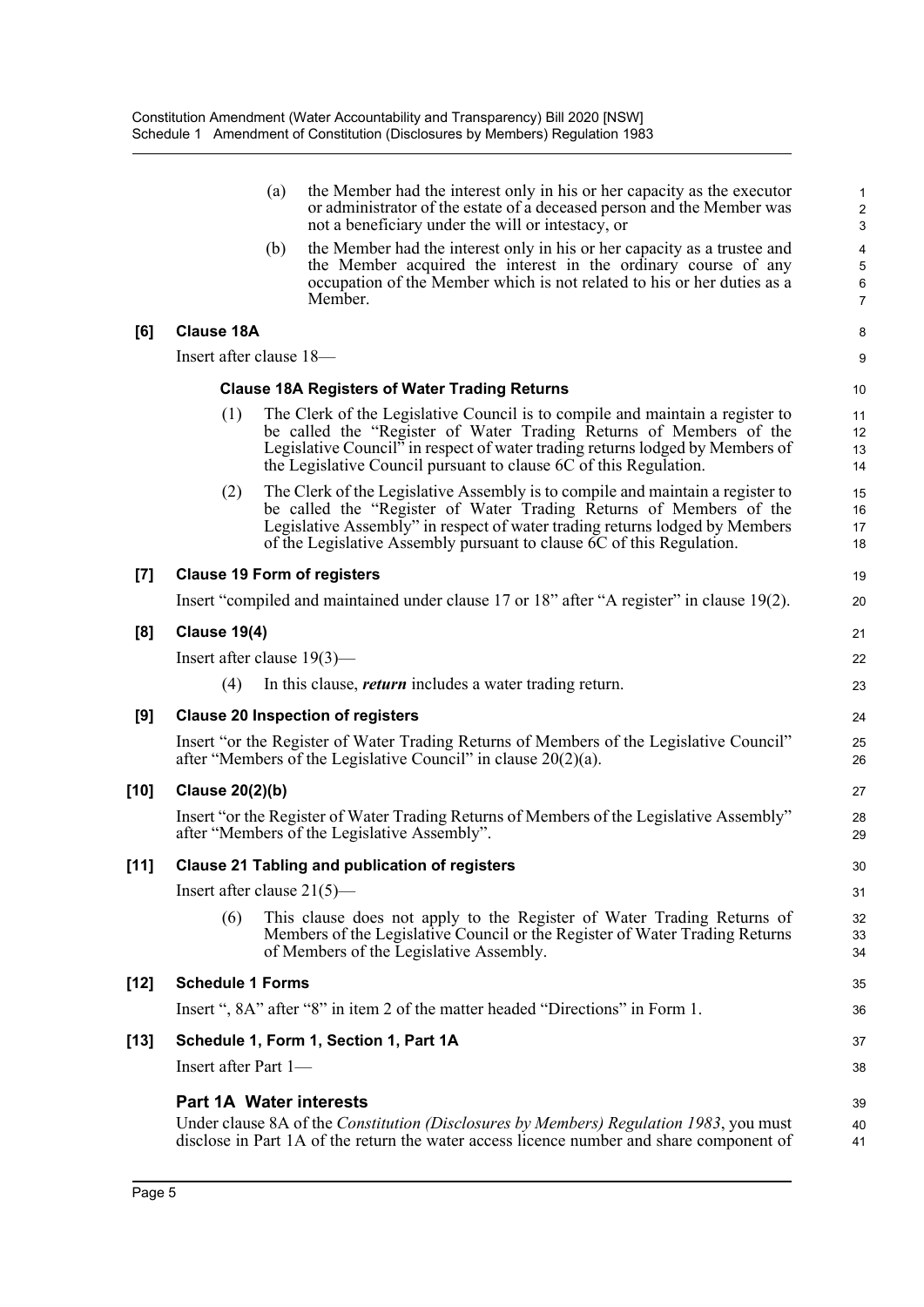each water access licence in which you had an interest on the date on which you took the pledge of loyalty and the nature of the interest in the water access licence. You must also disclose each right to receive water from an irrigation corporation under a water supply contract or other contract to which you were a party on the date on which you took the pledge of loyalty and the nature of the interest in the right. Make a separate entry for each water access licence or right, separated by a line, in Part 1A of the return.

#### **Example entries only—**

| Details of water access licence or<br>right to receive water | <b>Nature of interest</b> |
|--------------------------------------------------------------|---------------------------|
| WAL12345678                                                  | Co-holder                 |
| WAL87654321                                                  | Holder                    |

### **[14] Schedule 1, Form 1, Section 2, Part 1A**

Insert after Part 1—

#### **Part 1A Water interests**

| Details of water access licence or<br>right to receive water | <b>Nature of interest</b> |  |
|--------------------------------------------------------------|---------------------------|--|
|                                                              |                           |  |
|                                                              |                           |  |
|                                                              |                           |  |
|                                                              |                           |  |
|                                                              |                           |  |
|                                                              |                           |  |
|                                                              |                           |  |
|                                                              |                           |  |

### **[15] Schedule 1, Form 2, Section 1, Part 1A**

Insert after Part 1—

### **Part 1A Water interests**

Under clause 8A of the *Constitution (Disclosures by Members) Regulation 1983*, you must disclose in Part 1A of the return the water access licence number and share component of each water access licence in which you had an interest at any time during the ordinary return period and the nature of the interest in the water access licence. You must also disclose each right to receive water from an irrigation corporation under a water supply contract or other contract to which you were a party at any time during the ordinary return period and the nature of the interest in the right. Make a separate entry for each water access licence or right, separated by a line, in Part 1A of the return.

**Example entries only—** 

| Details of water access licence or<br>right to receive water | Nature of interest |
|--------------------------------------------------------------|--------------------|
| WAL12345678                                                  | Co-holder          |

7

8

 $\overline{Q}$ 

10 11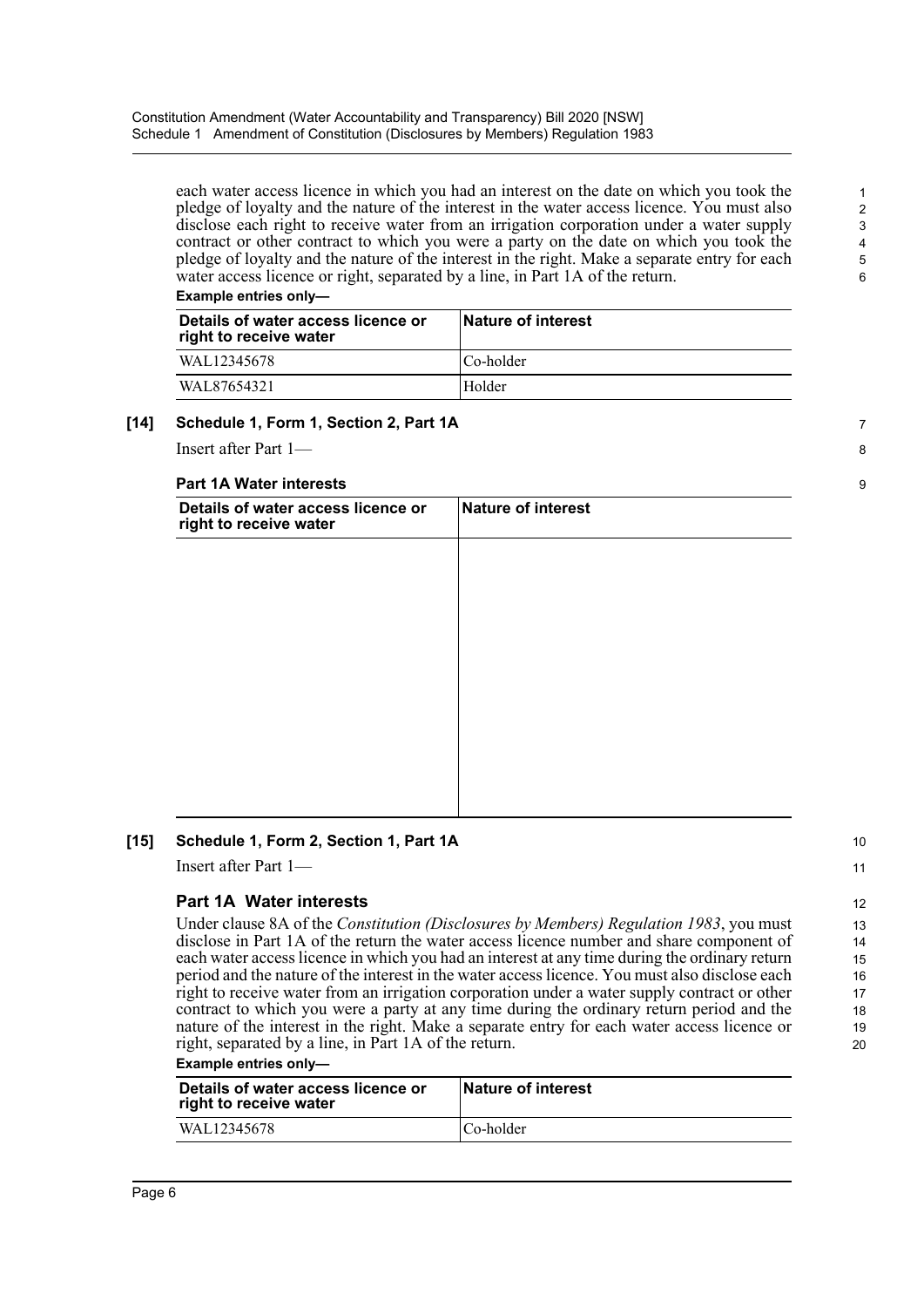| Details of water access licence or<br>right to receive water | <b>Nature of interest</b> |
|--------------------------------------------------------------|---------------------------|
| WAL87654321                                                  | Holder                    |

1 2

3

10 11

#### **[16] Schedule 1, Form 2, Section 2, Part 1A**

Insert after Part 1—

#### **Part 1A Water interests**

| Details of water access licence or<br>right to receive water | Nature of interest |  |
|--------------------------------------------------------------|--------------------|--|
|                                                              |                    |  |
|                                                              |                    |  |
|                                                              |                    |  |
|                                                              |                    |  |
|                                                              |                    |  |
|                                                              |                    |  |
|                                                              |                    |  |

### **[17] Schedule 1, Form 3, Section 1, item 3(a1)**

Insert after item  $3(a)$ —

(a1) held any interests in water access licences or rights to receive water from an irrigation corporation under a water supply contract or other contract, which are additional to those already disclosed in your most recent return, or

### **[18] Schedule 1, Form 3, Section 1, Part 1A**

Insert after Part 1—

### **Part 1A Water interests**

List in Part 1A in Division B of the return—

- (a) the water access licence number and share component of each water access licence in which you had an interest during the supplementary ordinary return period that is additional to the interests in water access licences that you have already disclosed in your most recent return, and
- (b) each right to receive water from an irrigation corporation under a water supply contract or other contract to which you were a party during the supplementary ordinary return period that is additional to the rights that you have already disclosed in your most recent return.